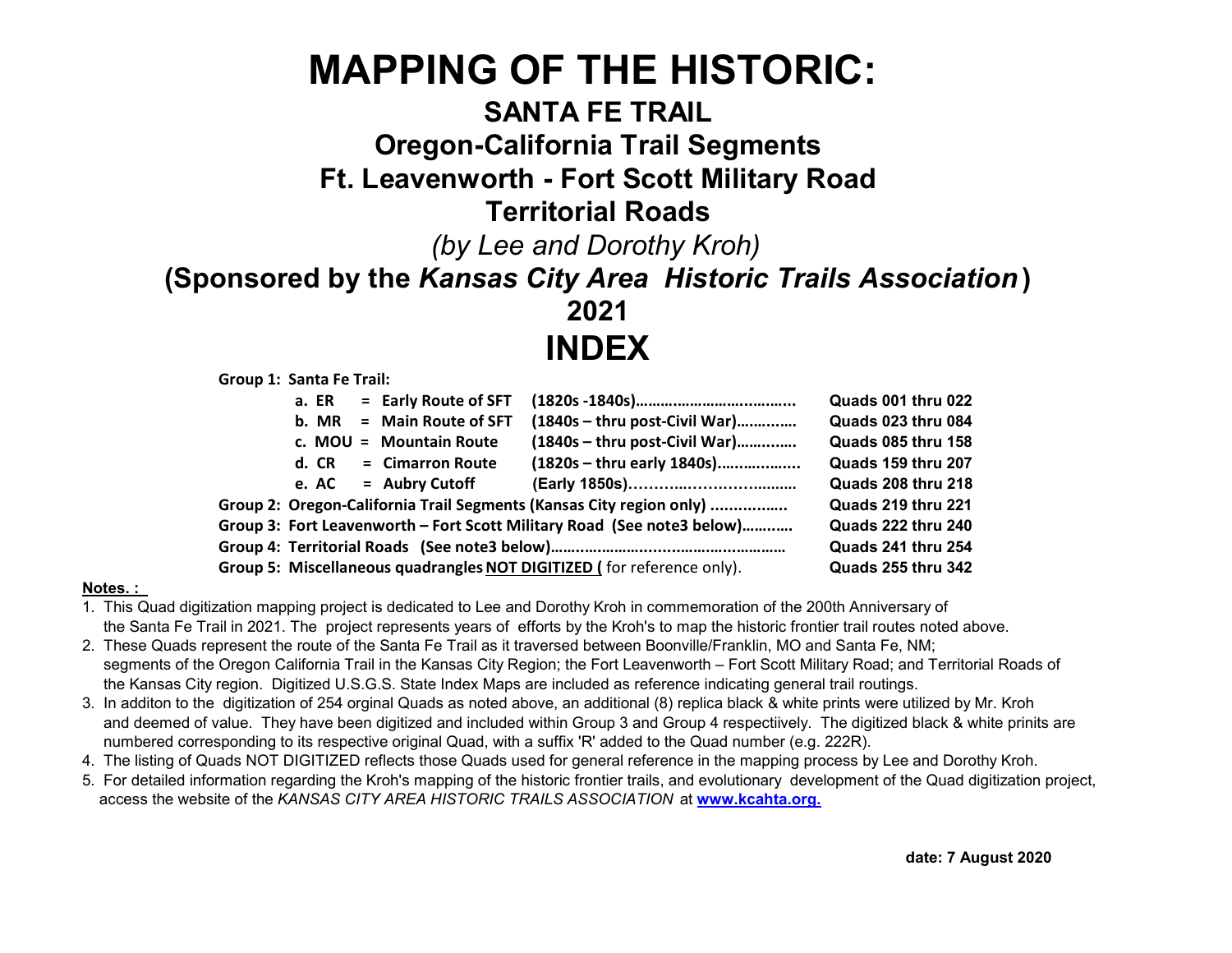## KROH USGS QUADRANTS

### SANTA FE TRAIL - Groups 1a / 1b / 1c

| <b>Missouri</b>                                         |                                     |           | <b>Kansas</b>        |                                                 |           |                                        |                             |                                   |                                 |                                   |            |
|---------------------------------------------------------|-------------------------------------|-----------|----------------------|-------------------------------------------------|-----------|----------------------------------------|-----------------------------|-----------------------------------|---------------------------------|-----------------------------------|------------|
| <b>Begin Early Route (ER)</b>                           |                                     |           | 026                  | <b>Shawnee</b><br>$\overline{\text{MR}}$<br>062 |           | <b>Chase</b><br>$\overline{\text{MR}}$ |                             | <b>Begin Mountain Route (MOU)</b> |                                 |                                   |            |
| (1820s - 1840s)                                         |                                     |           | 027                  | Lenexa                                          | <b>MR</b> | 063                                    | Raymond                     |                                   |                                 | (1840s - thru post Civil War)     |            |
| 001 Boonville<br><b>ER</b>                              |                                     |           | 028                  | <b>Stilwell</b>                                 | <b>MR</b> | 064                                    | Ellinwood                   |                                   | 085                             | <b>Fort Dodge</b>                 | <b>MOU</b> |
|                                                         | (This Quad reflects the site of     |           | 029                  | Olathe                                          | <b>MR</b> | 065                                    | <b>Ellinwood SW</b>         |                                   | 086                             | <b>Dodge City</b>                 | <b>MOU</b> |
|                                                         | old Franklin, MO - start of SFT)    |           | 030                  | <b>Ocheitree</b>                                | <b>MR</b> | 066                                    | <b>Great Bend</b>           |                                   | 087                             | <b>South Dodge</b>                | <b>MOU</b> |
| 002                                                     | New Franklin                        | ER        | 031                  | Gardner                                         | <b>MR</b> | 067                                    | <b>Pawnee Rock</b>          | <b>MR</b>                         | 088                             | Dodge City SW                     | <b>MOU</b> |
| 003                                                     | Franklin                            | ER        |                      | (Oregon-California Trails split                 |           | 068                                    | <b>Albert SE</b>            |                                   | 089                             | <b>Cimarron</b>                   | <b>MOU</b> |
|                                                         | (This Quad reflects the site of     |           |                      | from SFT at Gardner Junction)                   |           | 069<br>Larned                          |                             | <b>MR</b>                         | (Junction of Mountain Route     |                                   |            |
|                                                         | old Franklin, MO - start of SFT)    |           |                      | see Quads 219, 220, & 221                       |           | 070                                    | <b>Fort Larned</b>          | <b>MR</b>                         |                                 | with Cimarron Route)              |            |
| 004                                                     | <b>Billingsville</b>                | ER        | 032                  | Edgerton                                        | <b>MR</b> | 071                                    | Garfield                    | <b>MR</b>                         | 090                             | <b>Ingalls</b>                    | <b>MOU</b> |
| 005                                                     | <b>Arrow Rock</b>                   | ER        | 033                  | <b>Baldwin City</b>                             | <b>MR</b> | 072                                    | <b>Sanford</b>              | <b>MR</b>                         | 091                             | <b>Charleston</b>                 | <b>MOU</b> |
| 006                                                     | <b>Napton</b>                       | ER        | 034                  | <b>Lone Star</b>                                | <b>MR</b> | 073                                    | <b>Rozel SE</b>             | <b>MR</b>                         | 092                             | <b>Pierceville SW</b>             | <b>MOU</b> |
| 007                                                     | <b>Marshall South</b>               | ER        | 035                  | Globe                                           | <b>MR</b> | 074                                    | Lewis                       | <b>MR</b>                         | 093                             | <b>Pierceville</b>                | <b>MOU</b> |
| 008                                                     | <b>Marshall North</b>               | ER        | 036                  | <b>Overbrook</b>                                | <b>MR</b> |                                        | (used Post 1859 Dry Route)  |                                   | 094                             | <b>Garden City East</b>           | <b>MOU</b> |
| 009                                                     | <b>Malta Bend</b>                   | ER        | 037                  | <b>Carbondale</b>                               | <b>MR</b> |                                        | 075 Rozel SW                | $\overline{\text{MR}}$            | 095                             | <b>Garden City West</b>           | <b>MOU</b> |
| 010                                                     | <b>Grand Pass</b>                   | ER        | 038                  | <b>Burlingame</b>                               | <b>MR</b> |                                        | (Arkansas River Wet Route / | <b>MR</b>                         | 096                             | <b>Deerfield N E</b>              | <b>MOU</b> |
| 011                                                     | <b>Waverly</b>                      | ER        | 039                  | Harveyville                                     | <b>MR</b> |                                        | Post 1859 Dry Route)        |                                   | 097                             | <b>Deerfield</b>                  | <b>MOU</b> |
| 012                                                     | ER<br><b>Dover</b>                  |           | 040                  | <b>Miller</b>                                   | <b>MR</b> | 076                                    | <b>Kinsley</b>              |                                   | 098                             | Lakin                             | <b>MOU</b> |
| 013                                                     | ER<br><b>Lexington East</b>         |           | 041                  | <b>Admire</b>                                   | <b>MR</b> | 077                                    | <b>Kinsley SW</b>           |                                   |                                 | (Upper Crossing of Arkansas River |            |
| 014                                                     | <b>Mayview</b>                      | ER        | 042                  | <b>Allen</b>                                    | <b>MR</b> | (Arkansas River Wet Route) - Ruts      |                             |                                   | by branch to Wagon Bed Springs) |                                   |            |
| 015                                                     | <b>Lexington West</b>               | ER        | 043                  | <b>Bushong</b>                                  | <b>MR</b> |                                        | 078 Offerle                 |                                   | 099                             | Lakin NW                          | <b>MOU</b> |
| 016                                                     | <b>Odessa North</b>                 | ER        | 044                  | <b>Council Grove</b>                            | <b>MR</b> |                                        | (used Post 1859 Dry Route)  |                                   | 100                             | Kendall                           | <b>MOU</b> |
| 017                                                     | <b>Camden</b>                       | ER        | 045                  | <b>Council Grove Lake</b>                       | ΜR        | 079                                    | <b>Offerle SE</b>           | $\overline{\text{MR}}$            | 101                             | <b>Syracuse East</b>              | <b>MOU</b> |
| 018                                                     | <b>Bates City</b>                   | ER        | 046                  | <b>Wilsey</b>                                   | <b>MR</b> | 080                                    | <b>Bucklin N E</b>          | <b>MR</b>                         |                                 | (Quad adjoins with Aubry Cutoff   |            |
| 019                                                     | <b>Buckner</b>                      | ER        | 047                  | <b>Diamond Springs</b>                          | <b>MR</b> | 081                                    | <b>Bellefont</b>            | <b>MR</b>                         |                                 | Quad 208 - Syracuse East S W)     |            |
| 020                                                     | Missouri City                       | ER        | 048                  | <b>Burdick</b>                                  | <b>MR</b> | 082                                    | <b>Bucklin N W</b>          | <b>MR</b>                         | 102                             | <b>Syracuse West</b>              | <b>MOU</b> |
|                                                         | (Quad denotes historic Ft. Osage)   |           | 049                  | <b>Lost Springs</b>                             | <b>MR</b> | 083                                    | <b>Spearville</b>           | <b>MR</b>                         | <b>NIC</b>                      | <b>Plum Creek South</b>           | <b>MOU</b> |
| 021                                                     | <b>Blue Springs</b>                 | ER        | 050                  | Ramona                                          | <b>MR</b> | 084                                    | Ford                        | <b>MR</b>                         |                                 | (Quad Not In Collection)          |            |
| 022                                                     | Liberty                             | ER        | 051                  | Tampa                                           | <b>MR</b> |                                        |                             |                                   | <b>NIC</b>                      | <b>East Bridge Creek South</b>    | <b>MOU</b> |
|                                                         | (Quad denotes historic Independence |           | 052<br><b>Durham</b> |                                                 | <b>MR</b> |                                        |                             |                                   |                                 | (Quad Not In Collection)          |            |
| Landing at the Missouri River)                          |                                     |           | 053                  | <b>Waldeck</b><br><b>MR</b>                     |           |                                        |                             |                                   |                                 |                                   |            |
| <b>Begin Mountain Route (MR)</b>                        |                                     |           | 054                  | <b>Canton</b>                                   | <b>MR</b> |                                        |                             |                                   |                                 |                                   |            |
| (1840s - thru post Civil War)                           |                                     |           | 055                  | <b>Canton SW</b>                                | <b>MR</b> |                                        |                             |                                   |                                 |                                   |            |
| 023 Independence<br>$\overline{\text{MR}}$              |                                     | 056       | <b>McPherson SE</b>  | <b>MR</b>                                       |           |                                        |                             |                                   |                                 |                                   |            |
| (Route of Oregon-California Trails                      |                                     |           | 057                  | <b>McPherson South</b>                          | <b>MR</b> |                                        |                             |                                   |                                 |                                   |            |
| congruent with SFT from Indep. MO                       |                                     |           | 058                  | Conway                                          | <b>MR</b> |                                        |                             |                                   |                                 |                                   |            |
| to Quad 031 Gardner, Kansas)                            |                                     |           | 059                  | Windom SW                                       | <b>MR</b> |                                        |                             |                                   |                                 |                                   |            |
| $\overline{\text{MR}}$<br>024   Kansas City, Mo.- Kans. |                                     |           | 060                  | Lyons SE                                        | <b>MR</b> |                                        |                             |                                   |                                 |                                   |            |
|                                                         | 025 Grandview, Mo. - Kans.          | <b>MR</b> | 061                  | Lyons                                           | <b>MR</b> |                                        |                             |                                   |                                 | Page 1 of 5                       |            |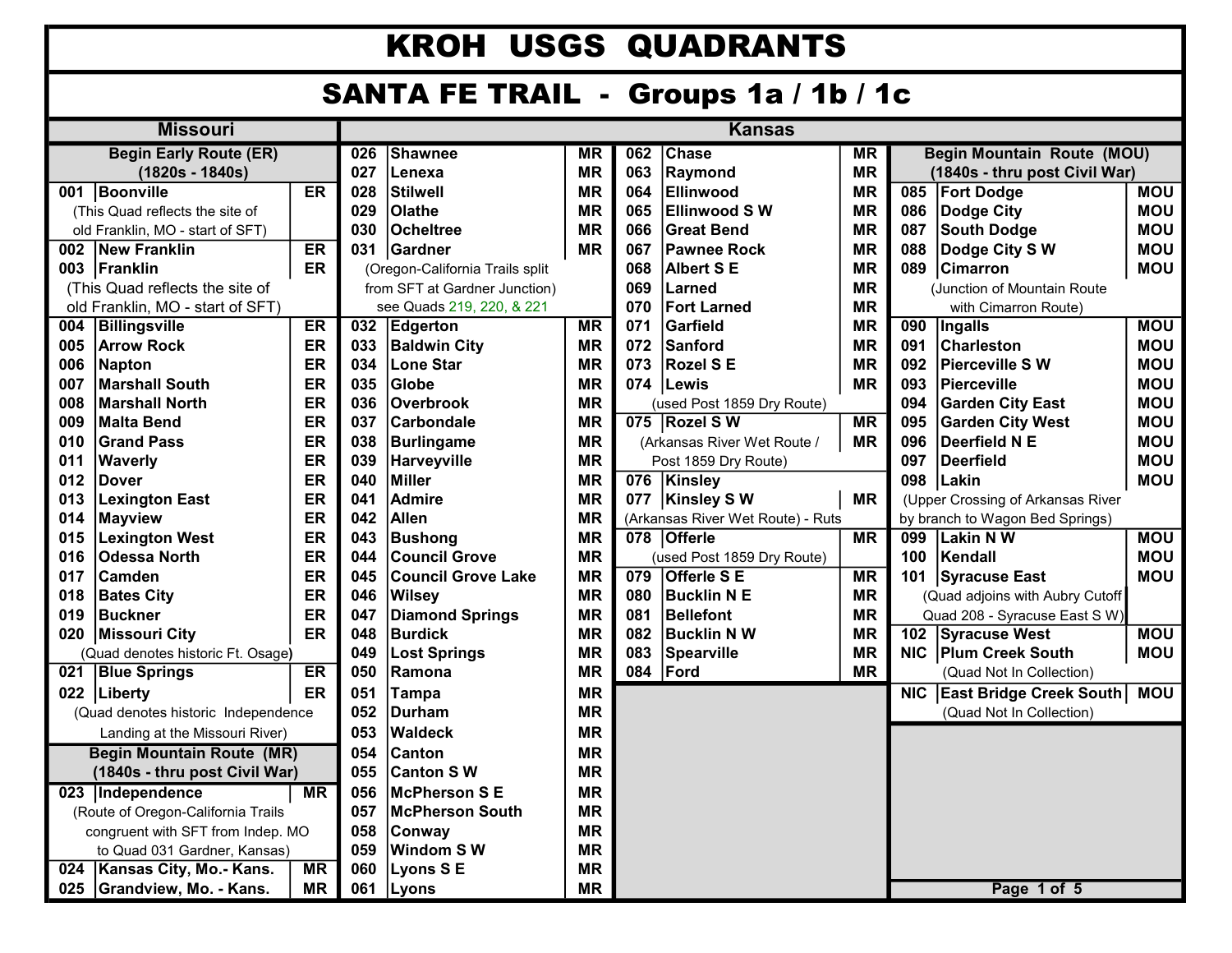| <b>KROH USGS QUADRANTS</b>                      |                                                                                                                             |            |                                              |                                                        |            |                                  |                                                                  |             |                          |  |
|-------------------------------------------------|-----------------------------------------------------------------------------------------------------------------------------|------------|----------------------------------------------|--------------------------------------------------------|------------|----------------------------------|------------------------------------------------------------------|-------------|--------------------------|--|
| <b>SANTA FE TRAIL - Groups 1c (con't.) / 1d</b> |                                                                                                                             |            |                                              |                                                        |            |                                  |                                                                  |             |                          |  |
|                                                 | <b>COLORADO - MOUNTAIN ROUTE (MOU)</b><br><b>NEW MEXICO - MOUNTAIN ROUTE (Con't)</b><br><b>KANSAS - CIMARRON ROUTE (CR)</b> |            |                                              |                                                        |            |                                  |                                                                  |             |                          |  |
| 103                                             | Holly East, Colo. - Kans.                                                                                                   | <b>MOU</b> | 136                                          | <b>Saltpeter Mountain</b>                              | <b>MOU</b> | NIC                              | <b>Montezuma</b>                                                 | CR          |                          |  |
| 104                                             | <b>Holly West</b>                                                                                                           | <b>MOU</b> | 137                                          | <b>Maxwell</b>                                         | <b>MOU</b> | 159                              | <b>Copeland N E</b>                                              | <b>CR</b>   |                          |  |
| 105                                             | Granada                                                                                                                     | <b>MOU</b> | 138                                          | <b>Colfax</b>                                          | <b>MOU</b> | 160                              | <b>Copeland N W</b>                                              | <b>CR</b>   |                          |  |
| 106                                             | <b>Carlton</b>                                                                                                              | <b>MOU</b> | 139                                          | <b>Cimarron</b>                                        | <b>MOU</b> | 161                              | <b>Garden City 3 N E</b>                                         | <b>CR</b>   |                          |  |
| 107                                             | <b>Lamar East</b>                                                                                                           | <b>MOU</b> |                                              | (small, color 15 Min Series QUAD, covers the following |            |                                  | (USGS KS Index Map updates Quad name to Wild Horse Lake)         |             |                          |  |
| 108                                             | <b>Lamar West</b>                                                                                                           | <b>MOU</b> |                                              | Quads: House Canyon, Dawson, Cimarron S E, Cimarron)   |            |                                  | 162 Garden City 3 N W                                            | CR          |                          |  |
| 109                                             | <b>Prowers</b>                                                                                                              | <b>MOU</b> |                                              | 140 Miami                                              | <b>MOU</b> |                                  | (USGS KS Index Map updates Quad name to West of Wild Horse Lake) |             |                          |  |
| 110                                             | <b>Hasty</b>                                                                                                                | MOU        |                                              | (small, color 15 Min Series QUAD, covers the following |            | 163                              | Garden City 3 S W                                                | <b>CR</b>   |                          |  |
| 111                                             | Kreybill                                                                                                                    | <b>MOU</b> |                                              | Quads: Coyote Mesa, Miami N E, Rayado, Miami)          |            |                                  | (USGS KS Index Map updates Quad name to North of Satanta)        |             |                          |  |
| 112                                             | <b>Las Animas</b>                                                                                                           | <b>MOU</b> |                                              | 141   Tooth of Time                                    | <b>MOU</b> | 164                              | <b>Hickock S E</b>                                               | CR          |                          |  |
| 113                                             | Cornelia                                                                                                                    | <b>MOU</b> |                                              | (small, color 15 Min Series QUAD, covers the following |            | 165                              | <b>Hickock</b>                                                   | <b>CR</b>   |                          |  |
| 114                                             | <b>Hadley</b>                                                                                                               | <b>MOU</b> |                                              | Quads: Garcia Peak, Tooth of Time,                     |            | 166                              | Moscow N W                                                       | <b>CR</b>   |                          |  |
| 115                                             | Cheraw                                                                                                                      | <b>MOU</b> |                                              | Agua Fria Peak, White Peak)                            | 167        | <b>Wagon Bed Spring</b>          | <b>CR</b>                                                        |             |                          |  |
| 116                                             | La Junta                                                                                                                    | <b>MOU</b> | 142                                          | <b>Charette Lake</b>                                   | <b>MOU</b> |                                  | (Juncture with branch to Upper Crossings at Arkansas River)      |             |                          |  |
| 117                                             | <b>Hawley</b>                                                                                                               | <b>MOU</b> | 143                                          | Mora Ranch                                             | <b>MOU</b> | 168                              | <b>Wagon Bed Spring N W</b>                                      | <b>CR</b>   |                          |  |
| 118                                             | La Junta SW                                                                                                                 | <b>MOU</b> | 144                                          | <b>Cerro Negro</b>                                     | <b>MOU</b> | 169                              | <b>Wagon Bed Spring S W</b>                                      | <b>CR</b>   |                          |  |
| 119                                             | <b>Timpas</b>                                                                                                               | <b>MOU</b> | 145                                          | <b>Maxson Crossing</b>                                 | <b>MOU</b> | 170                              | <b>Shore Airport S E</b>                                         | <b>CR</b>   |                          |  |
| 120                                             | <b>Sheep Canyon</b>                                                                                                         | <b>MOU</b> |                                              | (Shows Upper Cimarron River Crossing)                  |            | 171                              | <b>Rolla NW</b>                                                  | <b>CR</b>   |                          |  |
| 121                                             | <b>Bloom</b>                                                                                                                | <b>MOU</b> | 146                                          | <b>Fort Union</b>                                      | <b>MOU</b> | 172                              | <b>Elkhart N E</b>                                               | <b>CR</b>   |                          |  |
| 122                                             | <b>Delhi</b>                                                                                                                | <b>MOU</b> | 147                                          | Loma Parda                                             | <b>MOU</b> | 173                              | <b>Elkhart N W</b>                                               | <b>CR</b>   |                          |  |
| 123                                             | <b>Thatcher</b>                                                                                                             | <b>MOU</b> | 148                                          | <b>Onava</b>                                           | <b>MOU</b> | 174                              | <b>Elkhart North</b>                                             | <b>CR</b>   |                          |  |
| 124                                             | <b>Bates Lake</b>                                                                                                           | <b>MOU</b> | 149                                          | Las Vegas N W                                          | <b>MOU</b> | <b>Colorado - Cimarron Route</b> |                                                                  |             |                          |  |
| 125                                             | <b>Tyrone</b>                                                                                                               | <b>MOU</b> | 150                                          | Las Vegas                                              | <b>MOU</b> | 175                              | Midway S E                                                       | CR          |                          |  |
| 126                                             | Earl                                                                                                                        | <b>MOU</b> | 151                                          | <b>Ojitos Frios</b>                                    | <b>MOU</b> | 176                              | <b>Midway SW</b>                                                 | <b>CR</b>   |                          |  |
| 127                                             | Hoehne                                                                                                                      | <b>MOU</b> | 152                                          | <b>Villanueva</b>                                      | <b>MOU</b> | <b>NIC</b>                       | <b>Moore Draw SE</b>                                             |             | (Quad Not In Collection) |  |
| 128                                             | <b>Trinidad East</b>                                                                                                        | <b>MOU</b> |                                              | (small, color 15 Min Series QUAD, covers the following |            |                                  | <b>Oklahoma - Cimarron Route</b>                                 |             |                          |  |
| 129                                             | <b>Trinidad West</b>                                                                                                        | <b>MOU</b> | Quads: Villanueva, Tecolote, San Jose, Sena) |                                                        | 177        | Keyes N E, Okla.-Colo.           | CR                                                               |             |                          |  |
| 130                                             | <b>Starkville</b>                                                                                                           | <b>MOU</b> | 153                                          | <b>San Geronimo</b>                                    | <b>MOU</b> | 178                              | Keyes N W, Okla.-Colo.                                           | <b>CR</b>   |                          |  |
| 131                                             | <b>Fishers Peak</b>                                                                                                         | <b>MOU</b> | 154                                          | <b>North San Ysidro</b>                                | <b>MOU</b> |                                  | (Quad connects with Aubry Cutoff Quad 218)                       |             |                          |  |
| <b>New Mexico - Mountain Route</b><br>155       |                                                                                                                             |            |                                              | <b>Rowe</b>                                            | <b>MOU</b> | 179                              | <b>Keyes SW</b>                                                  | CR          |                          |  |
| 132                                             | Raton, N. Mex. - Colo.                                                                                                      | <b>MOU</b> | 156                                          | Pecos                                                  | <b>MOU</b> | 180                              | <b>Flag Springs</b>                                              | <b>CR</b>   |                          |  |
| 133                                             | <b>Clifton House</b>                                                                                                        | <b>MOU</b> | 157                                          | <b>Glorieta</b>                                        | <b>MOU</b> | 181                              | <b>Autograph Cliff</b>                                           | <b>CR</b>   |                          |  |
| 134                                             | <b>Red River Peak</b>                                                                                                       | <b>MOU</b> | 158                                          | Santa Fe                                               | <b>MOU</b> | 182                              | <b>Kenton SE</b>                                                 | <b>CR</b>   |                          |  |
| 135                                             | <b>MOU</b><br>Koehler<br>(End of Mountain Route)                                                                            |            |                                              |                                                        | 183        | <b>Wheeless</b>                  | <b>CR</b>                                                        | Page 2 of 5 |                          |  |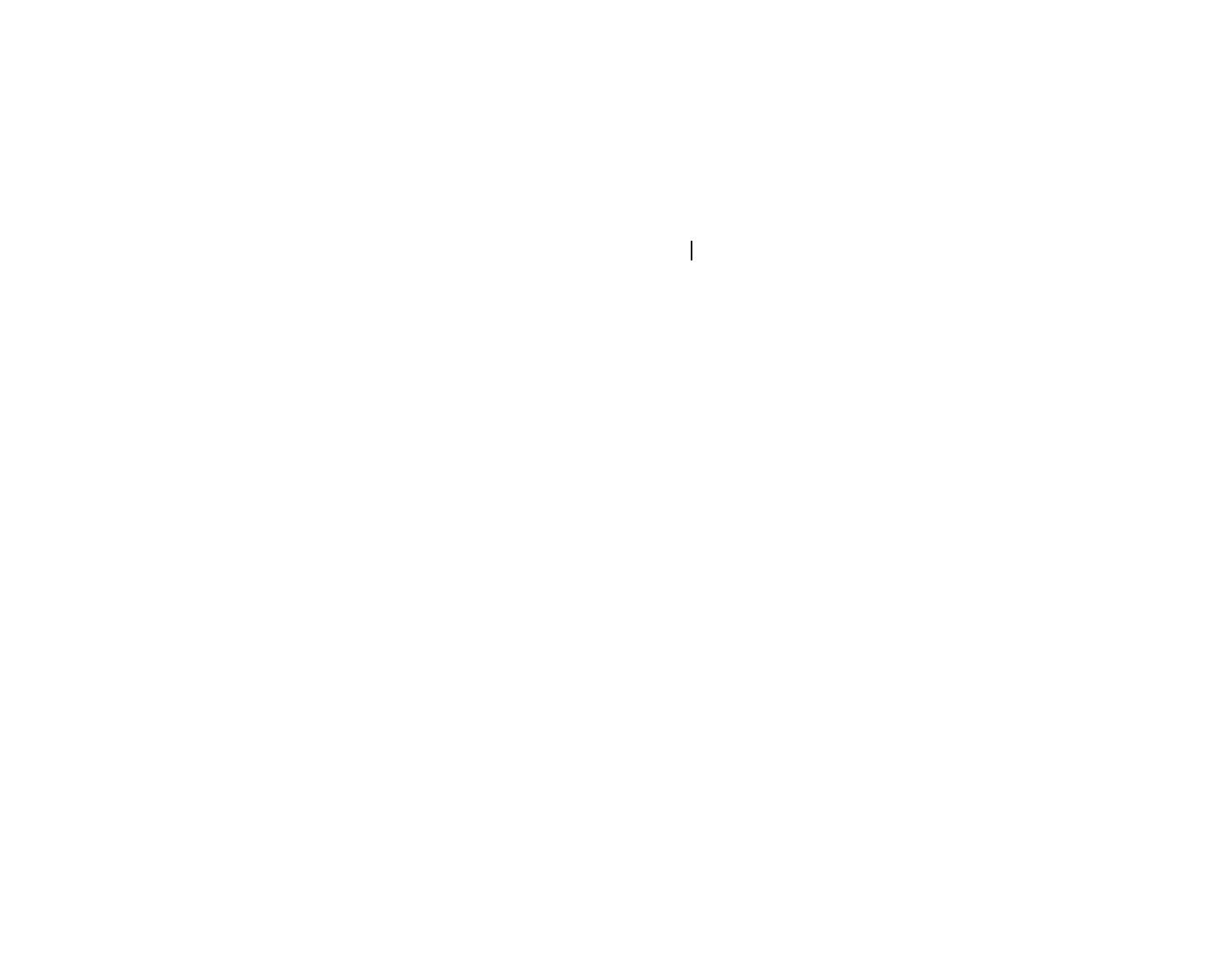|     |                                                                       |           |                  | <b>KROH USGS QUADRANTS</b>                                           |            |  |  |  |  |  |
|-----|-----------------------------------------------------------------------|-----------|------------------|----------------------------------------------------------------------|------------|--|--|--|--|--|
|     | <b>SANTA FE TRAIL</b> /<br><b>OREGON - CALIFORNIA TRAIL SEGMENTS</b>  |           |                  |                                                                      |            |  |  |  |  |  |
|     | <b>SANTA FE TRAIL - Groups 1d (con't.) / 1e</b>                       |           |                  |                                                                      |            |  |  |  |  |  |
|     | <b>Cimarron Route (CR)</b><br><b>Aubry Cutoff (AC)</b>                |           |                  |                                                                      |            |  |  |  |  |  |
|     | <b>New Mexico</b>                                                     |           |                  | <b>Kansas</b>                                                        |            |  |  |  |  |  |
| 184 | Moses, N. Mex.- Okla.                                                 | CR        | 208              | <b>Syracuse East SW</b>                                              | <b>AC</b>  |  |  |  |  |  |
| 185 | <b>Seneca</b>                                                         | <b>CR</b> |                  | (Quad connects with Quad 101 of MOU - at junction with Aubry Cutoff) |            |  |  |  |  |  |
| 186 | McLaughlin Bridge                                                     | <b>CR</b> | 209              | <b>Big Bow N W</b>                                                   | AC         |  |  |  |  |  |
| 187 | <b>Bible Top Butte</b>                                                | <b>CR</b> | 210              | Johnson N E                                                          | <b>AC</b>  |  |  |  |  |  |
| 188 | Mount Dora                                                            | <b>CR</b> | 211              | <b>Johnson West</b>                                                  | <b>AC</b>  |  |  |  |  |  |
| 189 | <b>Grenville</b>                                                      | <b>CR</b> | 212              | <b>Manter</b>                                                        | AC.        |  |  |  |  |  |
| 190 | Grenville S W                                                         | <b>CR</b> |                  | <b>Colorado</b>                                                      |            |  |  |  |  |  |
| 191 | <b>Cow Mountain</b>                                                   | <b>CR</b> | $\overline{213}$ | Saunders, Kans.- Colo.                                               | AC         |  |  |  |  |  |
| 192 | <b>Sofia</b>                                                          | <b>CR</b> | 214              | <b>Bartlett</b>                                                      | <b>AC</b>  |  |  |  |  |  |
| 193 | <b>Gladstone N W</b>                                                  | <b>CR</b> | <b>NIC</b>       | <b>Walsh</b><br>(Quad not in Collection)                             |            |  |  |  |  |  |
| 194 | Lawrence Arroyo                                                       | <b>CR</b> | 215              | <b>Walsh SE</b>                                                      | <b>AC</b>  |  |  |  |  |  |
| 195 | <b>Point of Rocks Mesa</b>                                            | <b>CR</b> | 216              | Moore Draw N E                                                       | <b>AC</b>  |  |  |  |  |  |
| 196 | <b>Sauble Circle Dot Ranch</b>                                        | <b>CR</b> |                  | (Does not reflect any reference to Aubry Cutoff)                     |            |  |  |  |  |  |
| 197 | Abbot                                                                 | <b>CR</b> | $\overline{217}$ | <b>Moore Draw N W</b>                                                | AC         |  |  |  |  |  |
| 198 | <b>Taylor Springs</b>                                                 | <b>CR</b> | 218              | <b>Moore Draw SW</b>                                                 | <b>AC</b>  |  |  |  |  |  |
| 199 | <b>CR</b><br>(Quad connects with Cimmaron Route Quad 178)<br>Springer |           |                  |                                                                      |            |  |  |  |  |  |
| 200 | <b>Stony Lake</b>                                                     | <b>CR</b> |                  | (End Aubry Cutoff / End all Santa Fe Trail Segments)                 |            |  |  |  |  |  |
| 201 | <b>Colmor</b>                                                         | <b>CR</b> |                  |                                                                      |            |  |  |  |  |  |
| 202 | <b>Wagon Mound</b>                                                    | <b>CR</b> |                  | <b>Group 2</b>                                                       |            |  |  |  |  |  |
| 203 | La Chata Crater                                                       | <b>CR</b> |                  |                                                                      |            |  |  |  |  |  |
|     | (Shows "Wagon Mound" Cut-off)                                         |           |                  | Oregon Trail - California Trail segments in KC region                |            |  |  |  |  |  |
| 204 | <b>Mogote Hills</b>                                                   | <b>CR</b> |                  | Alignments of the Oregon Trail, California Trail, and the            |            |  |  |  |  |  |
| 205 | <b>Optimo</b>                                                         | <b>CR</b> |                  | Santa Fe Trail are congruent in the Kansas City area.                |            |  |  |  |  |  |
| 206 | <b>Cherry Valley Lake</b>                                             | <b>CR</b> |                  | <b>Kansas</b>                                                        |            |  |  |  |  |  |
| 207 | <b>Watrous</b>                                                        | <b>CR</b> | $\overline{219}$ | <b>De Soto</b>                                                       | <b>OCT</b> |  |  |  |  |  |
|     | (Junction of Cimarron Route with Mountain Route)                      |           | 220              | Eudora                                                               | <b>OCT</b> |  |  |  |  |  |
|     | (End of Cimarron Route)                                               |           | 221              | Lawrence East                                                        | <b>OCT</b> |  |  |  |  |  |
|     |                                                                       |           |                  | <b>OCT = Oregon - California Trails</b>                              |            |  |  |  |  |  |
|     |                                                                       |           | Page 3 of 5      |                                                                      |            |  |  |  |  |  |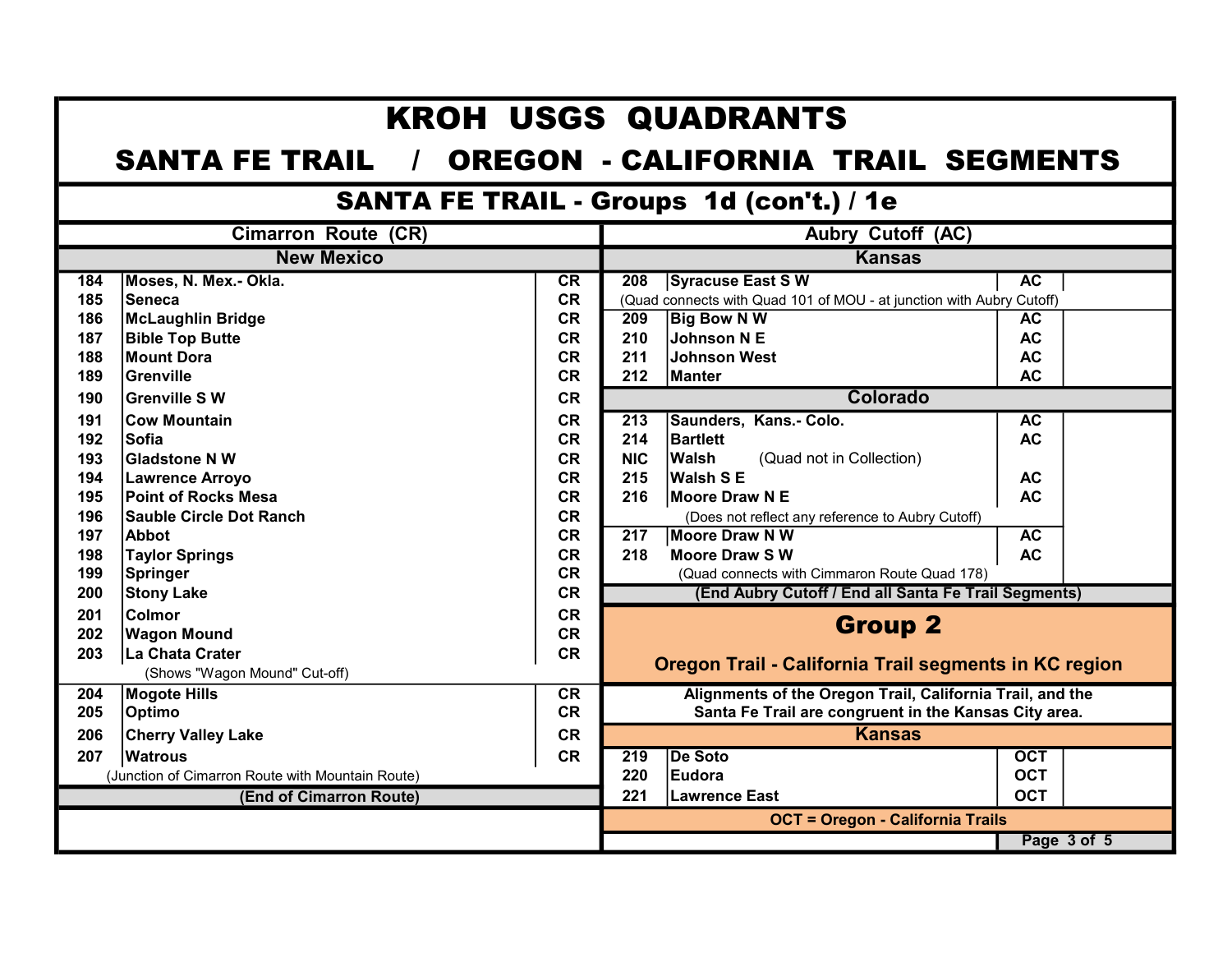| <b>KROH USGS QUADRANTS</b>                                                                                                                                                                                                                                                                                                                                                                                                                                                                                                                           |                                                                                                                                                                                                                                                                                                                                                                                                                                                                                         |                                                                                                                     |                                                                                                                                                                                                                                                                                                                                                                                                                                                                                                                                                                                                                                                                                                                                                        |  |  |  |  |
|------------------------------------------------------------------------------------------------------------------------------------------------------------------------------------------------------------------------------------------------------------------------------------------------------------------------------------------------------------------------------------------------------------------------------------------------------------------------------------------------------------------------------------------------------|-----------------------------------------------------------------------------------------------------------------------------------------------------------------------------------------------------------------------------------------------------------------------------------------------------------------------------------------------------------------------------------------------------------------------------------------------------------------------------------------|---------------------------------------------------------------------------------------------------------------------|--------------------------------------------------------------------------------------------------------------------------------------------------------------------------------------------------------------------------------------------------------------------------------------------------------------------------------------------------------------------------------------------------------------------------------------------------------------------------------------------------------------------------------------------------------------------------------------------------------------------------------------------------------------------------------------------------------------------------------------------------------|--|--|--|--|
|                                                                                                                                                                                                                                                                                                                                                                                                                                                                                                                                                      | Group 3                                                                                                                                                                                                                                                                                                                                                                                                                                                                                 | Group 4                                                                                                             |                                                                                                                                                                                                                                                                                                                                                                                                                                                                                                                                                                                                                                                                                                                                                        |  |  |  |  |
|                                                                                                                                                                                                                                                                                                                                                                                                                                                                                                                                                      | <b>FORT LEAVENWORTH - FORT SCOTT</b><br><b>MILITARY ROAD</b><br><b>Kansas</b>                                                                                                                                                                                                                                                                                                                                                                                                           | <b>TERRITORIAL ROADS</b>                                                                                            |                                                                                                                                                                                                                                                                                                                                                                                                                                                                                                                                                                                                                                                                                                                                                        |  |  |  |  |
| 222<br>222R<br>223<br>223R<br>224<br>224R<br>225<br>225R<br>226<br>226R<br>227<br><b>Missouri</b><br>228<br>228R<br>229<br>230<br>230R<br><b>Kansas</b><br>231<br>232<br>233<br>234<br>235<br>236<br>237                                                                                                                                                                                                                                                                                                                                             | Leavenworth, Kans.- Mo.<br>Leavenworth, Kans.- Mo.<br><b>Basehor</b><br><b>Basehor</b><br>Wolcott, Kans.- Mo.<br>Wolcott, Kans.- Mo.<br><b>Edwardsville</b><br><b>Edwardsville</b><br><b>Shawnee</b><br>Shawnee<br>Lenexa<br>Grandview, Mo.- Kans.<br>Grandview, Mo.- Kans.<br>Belton, Mo.- Kans.<br>West Line, Mo.- Kans.<br>West Line, Mo.- Kans.<br><b>Bucyrus</b><br>Louisburg<br><b>New Lancaster</b><br>Drexel, Mo.- Kans.<br>Amoret, Mo.- Kans.<br><b>Boicourt</b><br>Pleasanton | $\overline{241}$<br>241R<br>242<br>243<br>244<br>245<br>246<br>247<br>248<br>249<br>250<br>251<br>252<br>253<br>254 | Olathe, Kans.<br>Olathe, Kans.<br>Ocheltree, Kans.<br>Freeman, Mo. - Kans.<br>West Line, Mo. - Kans.<br>Belton, Mo. - Kans.<br>Lees Summit, Mo.<br>Spring Hill, Kans.<br>Raymore, Mo.<br>Lake Jacomo, Mo.<br><b>Tarsney Lakes, Mo.</b><br>Oak Grove, Mo.<br>Worland, Mo.- Kans.<br>La Cygne, Kans.<br>Hume, Mo.- Kans.<br><b>Ferritorial Roads:</b><br>By the mid 1800s settlements had<br>developed along the border of western Missouri and<br>eastern Kansas. Regional road systems supported<br>means of commerce, communications, and socialization<br>between settlements. Designated names of the various<br>Quads reflect the significant settlement of a particular<br>Quad whoses roots may extend from that mid 1800s<br>settlement period. |  |  |  |  |
| 238<br>239<br>240                                                                                                                                                                                                                                                                                                                                                                                                                                                                                                                                    | <b>Prescott</b><br><b>Hammond</b><br><b>Fort Scott</b>                                                                                                                                                                                                                                                                                                                                                                                                                                  |                                                                                                                     |                                                                                                                                                                                                                                                                                                                                                                                                                                                                                                                                                                                                                                                                                                                                                        |  |  |  |  |
| Developed from the late 1830s as part of a system of (3) sections of a planned<br>Ft. Leavenworth - Ft. Scott Military Road:<br>military road between Ft. Snelling (today's Minnesota) and Ft. Jessup (today's Louisiana), this military road was intended to<br>bolster western defenses along the frontier border between Indian territory and the western border of the United States. The<br>segment between Ft. Leavenworth and Ft. Scott was part of this frontier defense system for both native and immigrant<br>populations.<br>Page 4 of 5 |                                                                                                                                                                                                                                                                                                                                                                                                                                                                                         |                                                                                                                     |                                                                                                                                                                                                                                                                                                                                                                                                                                                                                                                                                                                                                                                                                                                                                        |  |  |  |  |